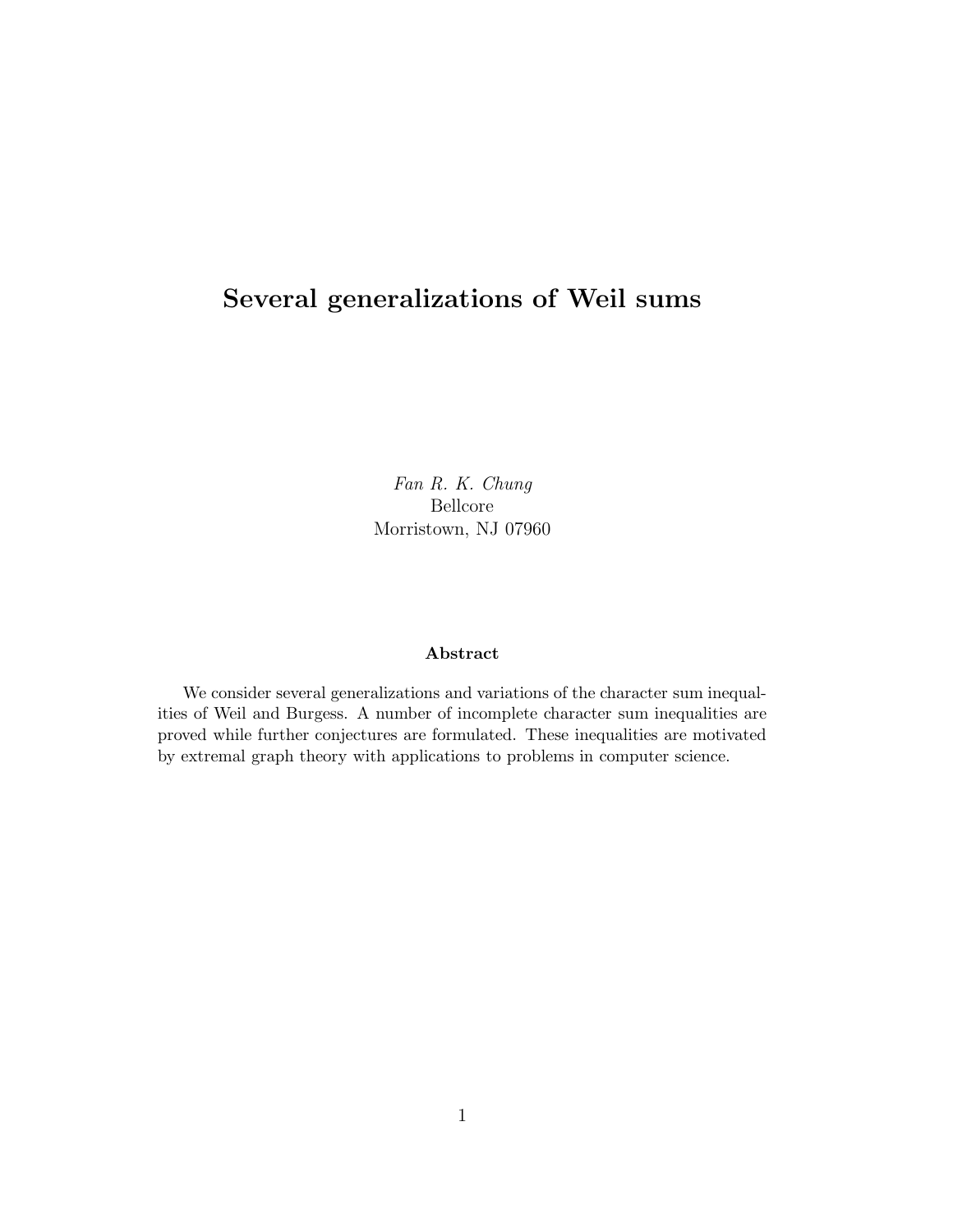## 1. Introduction

One of the classical problems in number theory concerns the distribution of residues and non-residues in the finite field  $\mathcal{F}_p$  for a prime p. Roughly speaking, it is widely believed that the quadratic character or, more generally, a nontrivial multiplicative character, is almost "evenly distributed", as evidenced by many well-known character sum inequalities, some of which we mention in the following:

1. The Gauss sum: Let  $\zeta$  denote  $exp(2\pi i/p)$ . For each nonzero j in  $\mathcal{F}_p$ , we have

$$
\left| \sum_{x \in \mathcal{F}_p} \chi(x) \zeta^{jx} \right| = \sqrt{p}.
$$

2. The Weil sum: Let  $\chi$  be a multiplicative character of order  $m > 1$  in  $\mathcal{F}_q$  for a prime power q and let  $f \in \mathcal{F}_q[x]$  be a polynomial of positive degree that is not an mth power of a polynomial. Let d be the number of distinct roots of f in its splitting field over  $\mathcal{F}_q$ . Then

$$
\left| \sum_{x \in \mathcal{F}_q} \chi(f(x)) \right| \le (d-1)\sqrt{q}.
$$

3. In 1918, Polya [26] and Vinogradov [30] independently proved the following inequality:

$$
|\sum_{m=n}^{n+h} \chi(m)| < p^{1/2} \log p. \tag{1}
$$

where  $\chi$  is a nontrivial multiplicative character of  $\mathcal{F}_p$ .

4. Montgomery and Vaughan [24] have shown that assuming the Generalized Riemann Hypothesis the following holds:

$$
\left| \sum_{m=n}^{n+h} \chi(m) \right| < \sqrt{p} \log \log p \tag{2}
$$

In the other direction, a lower bound for  $\sum_{n=1}^h$  $m=1$  $\chi(m)$  for some choice of h is of the same order  $\sqrt{p} \log \log p$ . This is due to Bateman, Chowla and Erdös [5] and improves upon earlier lower bound of  $\sqrt{p}$ , given by Paley [25] and Chowla [9].

5. Estimates for character sums over an interval in terms of the length of the interval were considered by Burgess [2, 3, 4] and also by Wang [31, 32]. The best known result, due to Burgess [3] in 1962, is the following: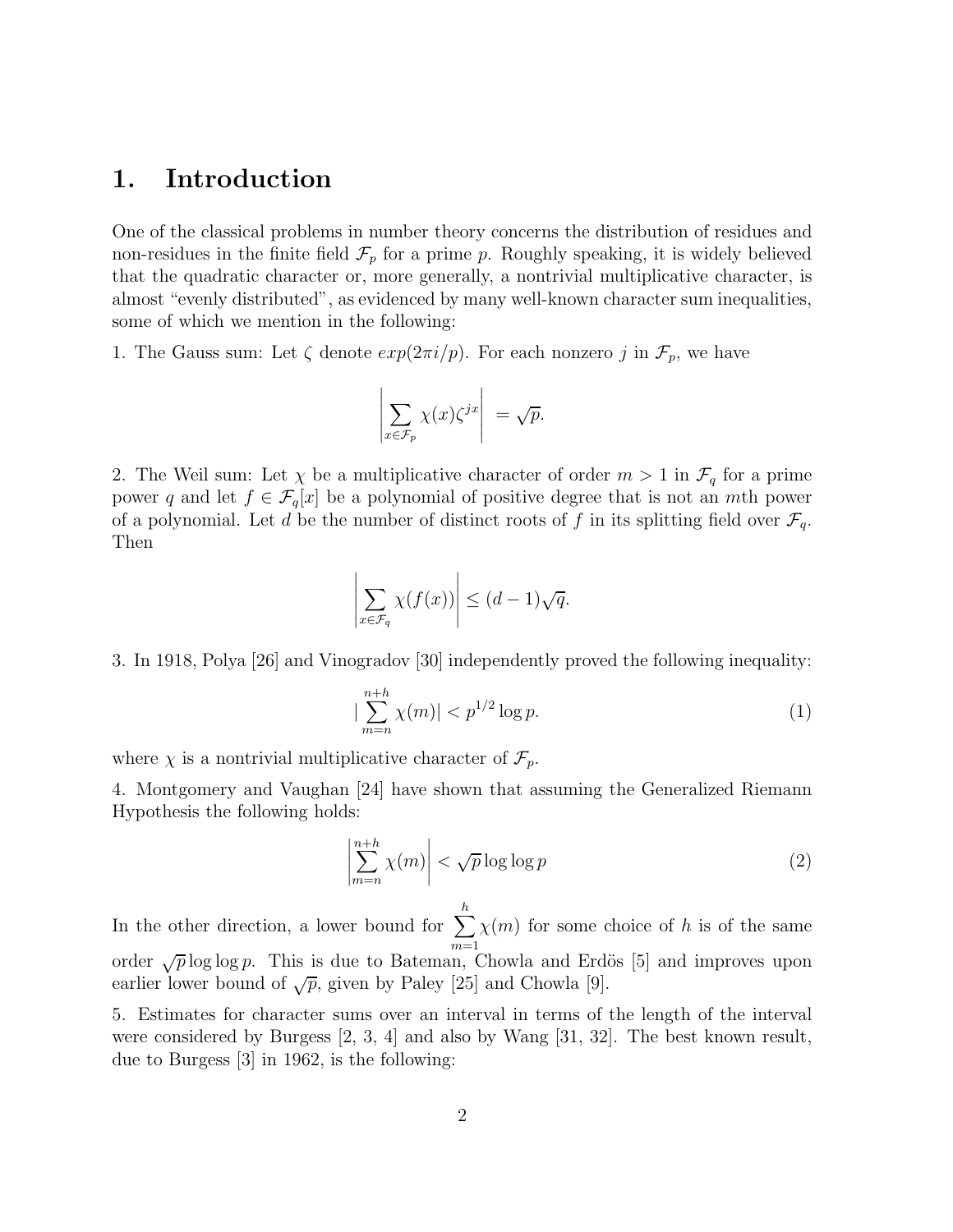For  $\epsilon > 0$ , there exists a positive  $\delta$  such that if  $\chi$  is a nontrivial multiplicative character in  $\mathcal{F}_p$ , then

$$
\left| \sum_{m=n+1}^{n+h} \chi(m) \right| \le h p^{-\delta} \tag{3}
$$

where *n* is an arbitrary integer and  $h > p^{\frac{1}{4} + \epsilon}$ .

In this paper, we consider several generalizations and variations of the above character sum inequalities. A number of incomplete character sum inequalities are given and further conjectures are formulated. Many of these inequalities have a combinatorial flavor since they are motivated by problems in graph theory [10, 13, 14] with applications to a number of areas in computer science [7, 8, 15, 29, 33, 34].

Instead of summing over intervals, we consider double sums ranging over given subsets which will be described in Section 2. In Section 3, we consider triple sums and more generally k-tuple sums. The coset inequalities considered in Section 4 concern generalizations of Weil's inequality where the sum is taken over a coset. In Section 5 we discuss the connections with graph theory and various applications to extremal graphs, communication complexity and circuit complexity.

# 2. Double sum inequalities

The following theorem can be viewed as a "2-dimensional" generalization of the Burgess inequality in (3).

**Theorem 2.1.** Let  $\chi$  denote a non-trivial multiplicative character in  $\mathcal{F}_p$ . Let S and T denote subsets of elements in  $\mathcal{F}_p$ . Then

$$
\left| \sum_{a \in S} \sum_{b \in T} \chi(a+b) \right| \leq \sqrt{p|S||T|} \left(1 - \frac{|S|}{p}\right)^{1/2} \left(1 - \frac{|T|}{p}\right)^{1/2}
$$

**Proof:** For a in  $\mathcal{F}_p$ , we define  $\tau_a = \sum$ x  $\chi^{-1}(x)\zeta^{ax} = \chi(a)\tau_1$  and  $|\tau_1| = \sqrt{p}$ . Therefore

$$
\left|\sum_{a \in S} \sum_{b \in T} \chi(a+b)\right|
$$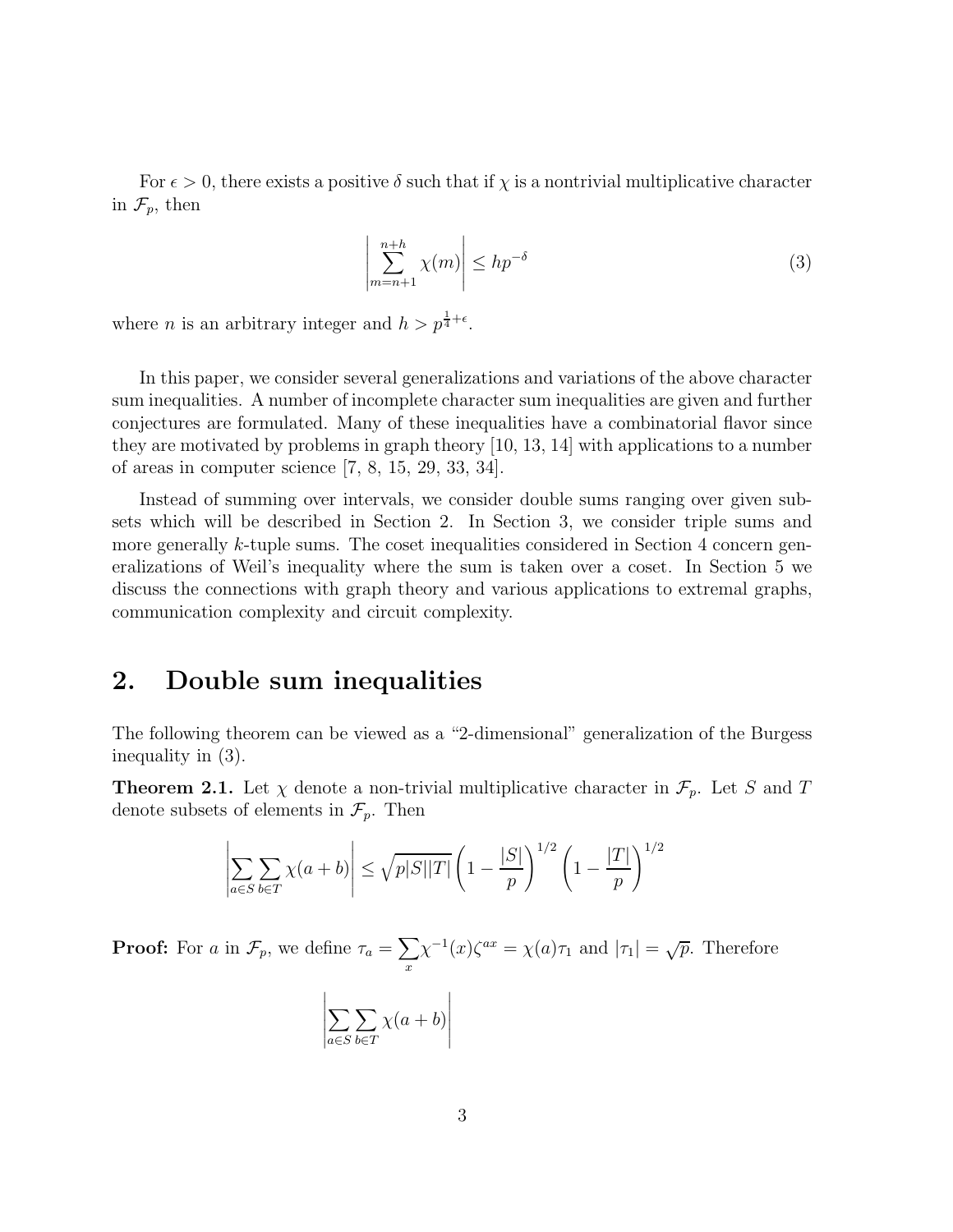$$
= \frac{1}{\sqrt{p}} \left| \sum_{a \in S} \sum_{b \in T} \tau_{a+b} \right|
$$
  
\n
$$
= \frac{1}{\sqrt{p}} \left| \sum_{a \in S} \sum_{b \in T} \sum_{x} \chi^{-1}(x) \zeta^{(a+b)x} \right|
$$
  
\n
$$
= \frac{1}{\sqrt{p}} \left| \sum_{x} \chi^{-1}(x) \sum_{a \in S} \sum_{b \in T} \zeta^{(a+b)x} \right|
$$
  
\n
$$
\leq \frac{1}{\sqrt{p}} \sum_{x \neq 0} \left| \sum_{a \in S} \zeta^{ax} \right| \left| \sum_{b \in T} \zeta^{bx} \right|
$$
  
\n
$$
\leq \frac{1}{\sqrt{p}} \left( \sum_{x \neq 0} \left| \sum_{a \in S} \zeta^{ax} \right|^{2} \right)^{1/2} \left( \sum_{x \neq 0} \left| \sum_{b \in T} \zeta^{bx} \right|^{2} \right)^{1/2}
$$
  
\n
$$
\leq \frac{1}{\sqrt{p}} (p|S| - |S|^{2})^{1/2} (p|T| - |T|^{2})^{1/2}
$$
  
\n
$$
\leq \sqrt{p|S||T|} \left( 1 - \frac{|S|}{p} \right)^{1/2} \left( 1 - \frac{|T|}{p} \right)^{1/2}.
$$

It is easy to see that Theorem 2.1 implies that

$$
\left| \sum_{a,b \in S} \chi(a-b) \right| \le \sqrt{p}|S|(1-|S|/p) \le p^{3/2}/4
$$

How good is the upper bound in Theorems 2.1 ? When  $|S|$  is large, say about  $p/2$ , it is not difficult to see the upper bounds are within an absolute constant factor of the optimum [17]. In other words, there exists  $S$  with about  $p/2$  elements so that  $\sum$  $\sum_{a,b\in S}\chi(a-b)$   $> c p^{3/2}$ . When  $|S| < c \sqrt{p}$ , the inequalities in Theorem 2.1 does not yield nontrivial bounds. Not much is known for the case when  $|S|$  is smaller than  $\sqrt{p}$  and the following (folklore) conjecture remains open (for  $\epsilon < 1/2$ ).

**Conjecture 2.2:** For any fixed  $\epsilon > 0$ , let S be a subset of  $\mathcal{F}_p$  with at least  $p^{\epsilon}$  elements. Then there is a positive  $\delta$ , such that

$$
\left| \sum_{a,b \in S} \chi(a-b) \right| < |S|^{2-\delta} \tag{4}
$$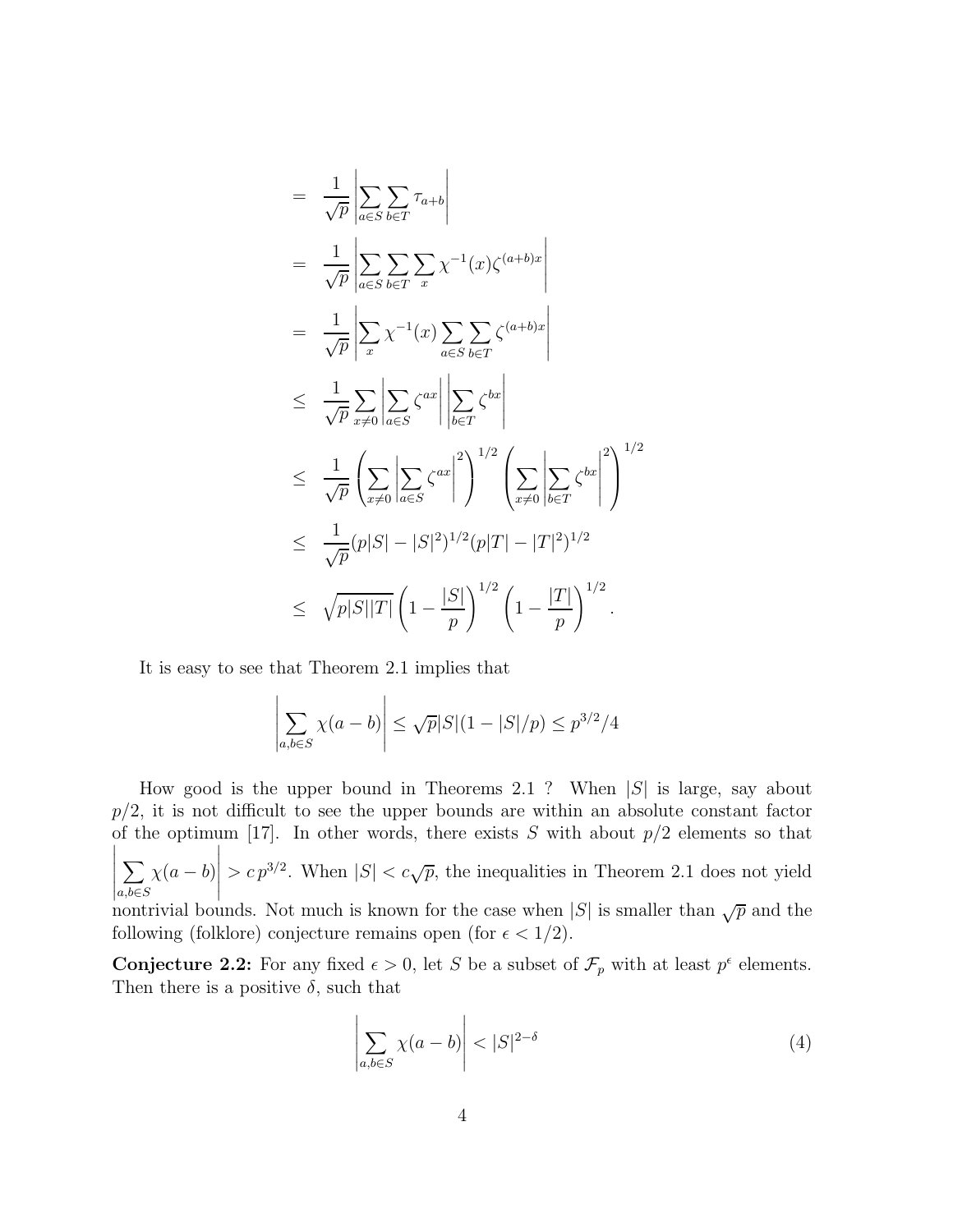where the prime  $p$  is sufficiently large.

.

It would be of particular interest to verify the conjecture for the quadratic character  $\eta$ . We remark that Theorem 2.1 and 2.2 confirm the above conjecture for  $|S| > p^{\frac{1}{2}+\epsilon}$ . Also, when S and T are large subsets of intervals  $S, T$ , such as for any given positve  $\epsilon$ and  $\epsilon_i < \epsilon/3$  for  $i = 1, ..., 3$ ,  $|\mathcal{S}| |\mathcal{T}| > p^{\frac{1}{2}+\epsilon_1}$ ,  $|S| > |\mathcal{S}|p^{\epsilon_2}$ , and  $|\mathcal{T}| > |\mathcal{T}|p^{\epsilon_3}$ , E. Bombieri [1] observed the above conjecture holds by using techniques similar to those in proving the Burgess inequality in (3), and a number of estimates was given b J. Friedlander and H. Iwaniec in [18]. We note that when  $|S|$  is very small, say approximately some power of  $log p$ , (4) no longer holds since Montgomery [23] showed that assuming the Generalized Riemann Hypothesis, the least quadratic non-residue is as large as  $c \log p \log \log p$  for infinitely many primes p. A recent result of S. Graham and C. Ringrose [19] proved that the least quadratic non-residue is of order at least  $c \log p \log \log \log p$  infinitely often. If we choose S to be an interval consisting of  $\{1, 2, \dots, \lfloor \frac{c}{2} \rfloor\}$  $\frac{c}{2} \log p \log \log p$ }, then we get  $\sum$  $\sum_{a,b \in S} \eta(a-b) = |S|^2.$ 

A more general but slightly weaker inequality can be described as follows:

**Theorem 2.3.** Let  $\chi$  be a multiplicative character of order  $m > 1$  in  $\mathcal{F}_q$  for a prime power q and let  $f \in \mathcal{F}_q[x]$  be a polynomial of positive degree that is not an mth power of a polynomial. Let d be the number of distinct roots of f in its splitting field over  $\mathcal{F}_q$ . Then for  $S, T \subset \mathcal{F}_q$ ,

$$
\left| \sum_{a \in S} \sum_{b \in T} \chi(f(a+b)) \right| \le d\sqrt{q|S||T|}
$$

**Proof:** We consider a  $q \times q$  matrix M with entries  $M_{uv} = \chi(f(u - v))$ . The eigenvalues of M are the Gaussian sums

$$
g(j) = \sum_{x \in \mathcal{F}_q} \chi(f(x))\zeta^{jx}
$$

for  $j = 0, 1, ..., q - 1$ . We note that  $g(j)$  is just a "hybrid" Gaussian sum (see e.g., p. 45) of [27]) and therefore

$$
|g(j)| \le d\sqrt{q} \tag{5}
$$

For  $S \subseteq \mathcal{F}_q$ , let  $h_S$  denote the vector with entries  $h_S(v)$  being 1 if v is in S and 0 otherwise. Let  $-T$  denote  $\{v : -v \in T\}$ .

$$
\sum_{a \in S} \sum_{b \in T} \chi(f(a+b)) = \mid \langle h_S, M h_{-T} \rangle
$$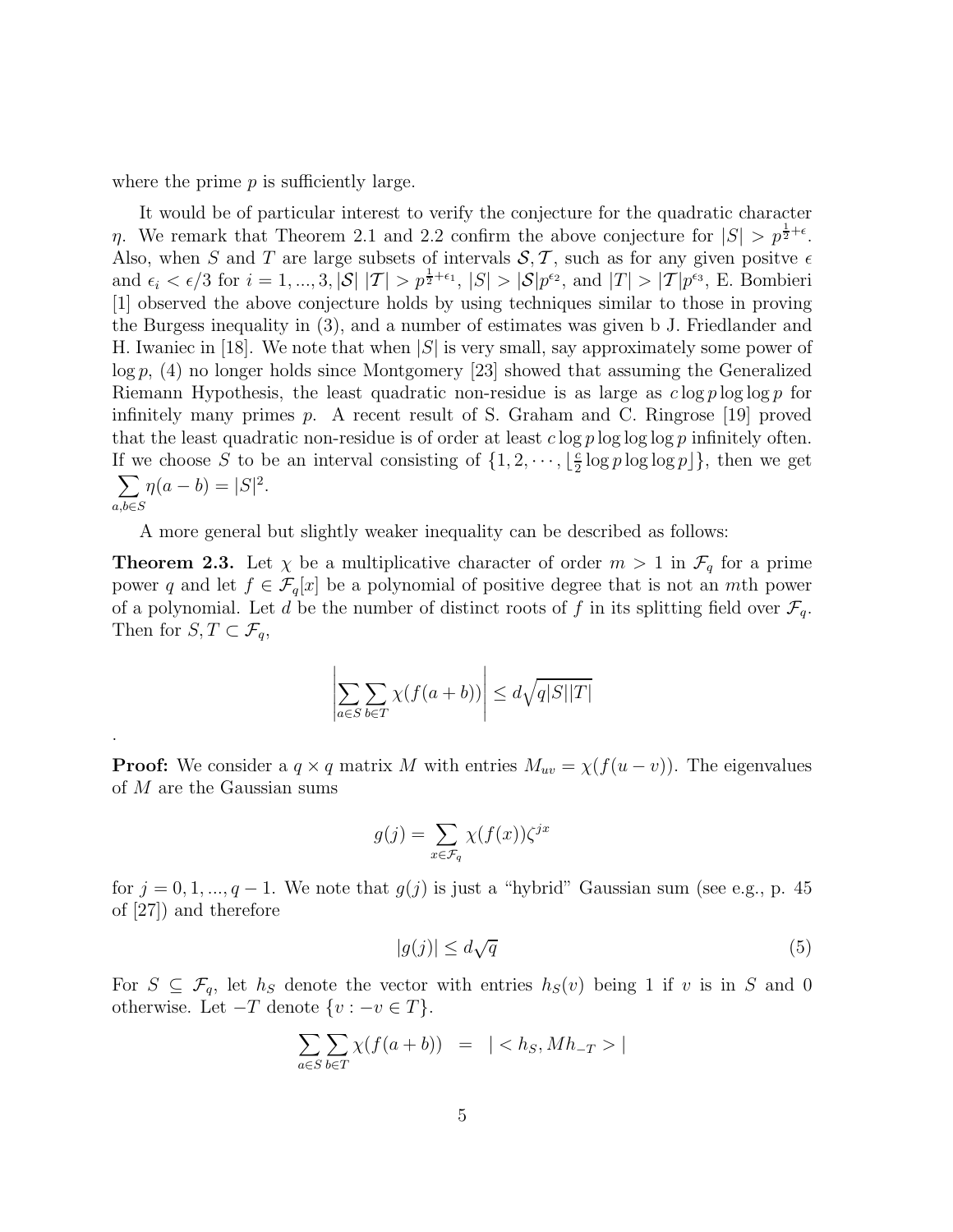$$
\leq d\sqrt{q}||h_S|| ||h_{-T}||
$$
  
=  $d\sqrt{q|S||T|}$ .

Theorem 2.2 is proved.

#### Corollary 2.4.

$$
\left|\sum_{a\in S}\sum_{b\in T}\chi(f(a+b))\right| \le dq^{3/2}
$$

where  $\chi$ , f, d, S, T are as defined in Theorem 2.3.

We remark that the analogous version of Conjecture 2.2 for characters in  $\mathcal{F}_q$  instead of in  $\mathcal{F}_p$  is not true in general.

# 3. More incomplete sums

In Section 2 we investigated double sums which can be viewed as "2-dimensional" sums. Here we consider "higher-dimensional" analogues.

**Theorem 3.1.** Let  $\chi$  denote a non-trivial multiplicative character in  $\mathcal{F}_p$  for a prime p. Let X, Y, Z denote three subsets of  $\mathcal{F}_p \times \mathcal{F}_p$ . Then we have

$$
\left| \sum_{(a,b,c)\in W} \chi(a+b+c) \right| \leq \sqrt{2} p^{3/4} |X|^{1/2} |Y|^{1/4} |Z|^{1/4}
$$
 (6)

where  $W = W(X, Y, Z) = \{(a, b, c) : (a, b) \in X, (b, c) \in Y \text{ and } (c, a) \in Z\}.$ 

**Proof:** Let us assume without the loss of generality that  $|X| \leq |Y| \leq |Z|$ . For  $T \subseteq$  $\mathcal{F}_p \times \mathcal{F}_p$  and  $s \in \mathcal{F}_p$ , we denote  $T^s = \{s' : (s, s') \in T\}$  and  $T_s = \{s' : (s', s) \in T\}$ .

By repeatedly using the Cauchy-Schwarz inequality and Theorem 2.2, we have

$$
\frac{1}{|X|} \left| \sum_{(a,b,c)\in W} \chi(a+b+c) \right|^2
$$
  
\n
$$
\leq \sum_{(a,b)\in X} \left| \sum_{c\in Y^b \cap Z_a} \chi(a+b+c) \right|^2
$$
  
\n
$$
\leq \sum_{(a,b)\in \mathcal{F}_p \times \mathcal{F}_p} \left| \sum_{c\in Y^b \cap Z_a} \chi(a+b+c) \right|^2
$$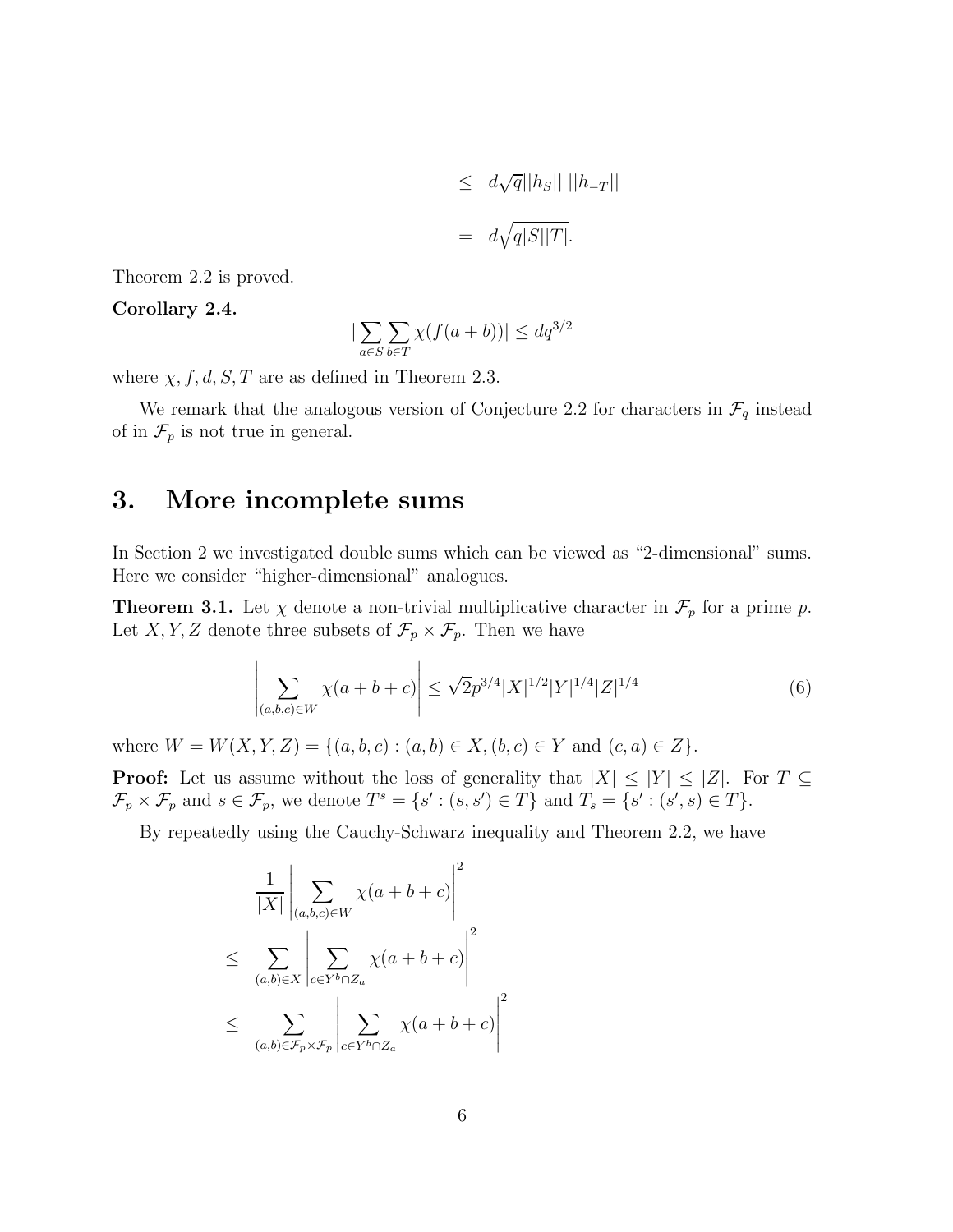$$
= \sum_{(a,b)\in\mathcal{F}_{p}\times\mathcal{F}_{p}} \sum_{c,c'\in Y^{b}\cap Z_{a}} \overline{\chi(a+b+c)}\chi(a+b+c')
$$
  
\n
$$
\leq \sum_{c,c'\in\mathcal{F}_{p}} \sum_{a\in Z^{c}\cap Z^{c'}} \sum_{b\in Y_{c}\cap Y_{c'}} \overline{\chi(a+b+c)}\chi(a+b+c')
$$
  
\n
$$
= \sum_{c\in\mathcal{F}_{p}} |Z^{c}||Y_{c}| + \sum_{c\neq c'} \sum_{a\in Z^{c}\cap Z^{c'}} \sum_{b\in Y_{c}\cap Y_{c'}} \overline{\chi(a+b+c)}\chi(a+b+c')
$$
  
\n
$$
\leq \sum_{c\in\mathcal{F}_{p}} |Z^{c}||Y_{c}| + 2 \sum_{c\neq c'} \sqrt{p|Z^{c}||Y_{c'}|}
$$
  
\n
$$
\leq 2\sqrt{p}(\sum_{c} \sqrt{|Z^{c}|}) \cdot (\sum_{c'} \sqrt{|Y_{c'}|})
$$
  
\n
$$
\leq 2p^{3/2}(\sum_{c} |Z^{c}|)^{1/2}(\sum_{c'} |Y_{c'}|)^{1/2}
$$
  
\n
$$
\leq 2p^{3/2}|Z|^{1/2}|Y|^{1/2}
$$

Therefore

$$
\left| \sum_{(a,b,c)\in W} \chi(a+b+c) \right| \leq \sqrt{2} \ p^{3/4} |X|^{1/2} |Y|^{1/4} |Z|^{1/4}
$$

As an immediate consequence of Theorem 3.1, we have

#### Corollary 3.2

$$
|\sum_{(a,b,c)\in W} \chi(a+b+c)| \leq \sqrt{2}p^{11/4}
$$

We remark that for the special case of  $f = S_1 \times S_2$ ,  $g = S_2 \times S_3$  and  $h = S_3 \times S_1$  for subsets  $S_1, S_2, S_3 \subseteq \mathcal{F}_q$ , with  $|S_1| \leq |S_2| \leq |S_3|$  we have

$$
\left| \sum_{a \in S_1, b \in S_2, c \in S_3} \chi(a+b+c) \right|
$$
  
\n
$$
\leq \sum_{a \in S_1} \left| \sum_{b \in S_2, c \in S_3} \chi(a+b+c) \right|
$$
  
\n
$$
\leq \sqrt{p}|S_1|\sqrt{|S_2||S_3|}
$$
  
\n
$$
\leq \sqrt{p}(|f||g||h|)^{1/3}
$$

It seems reasonable to make the following conjecture which, if true, has significant consequence on the discrepancy of graphs which will be described later in Section 5.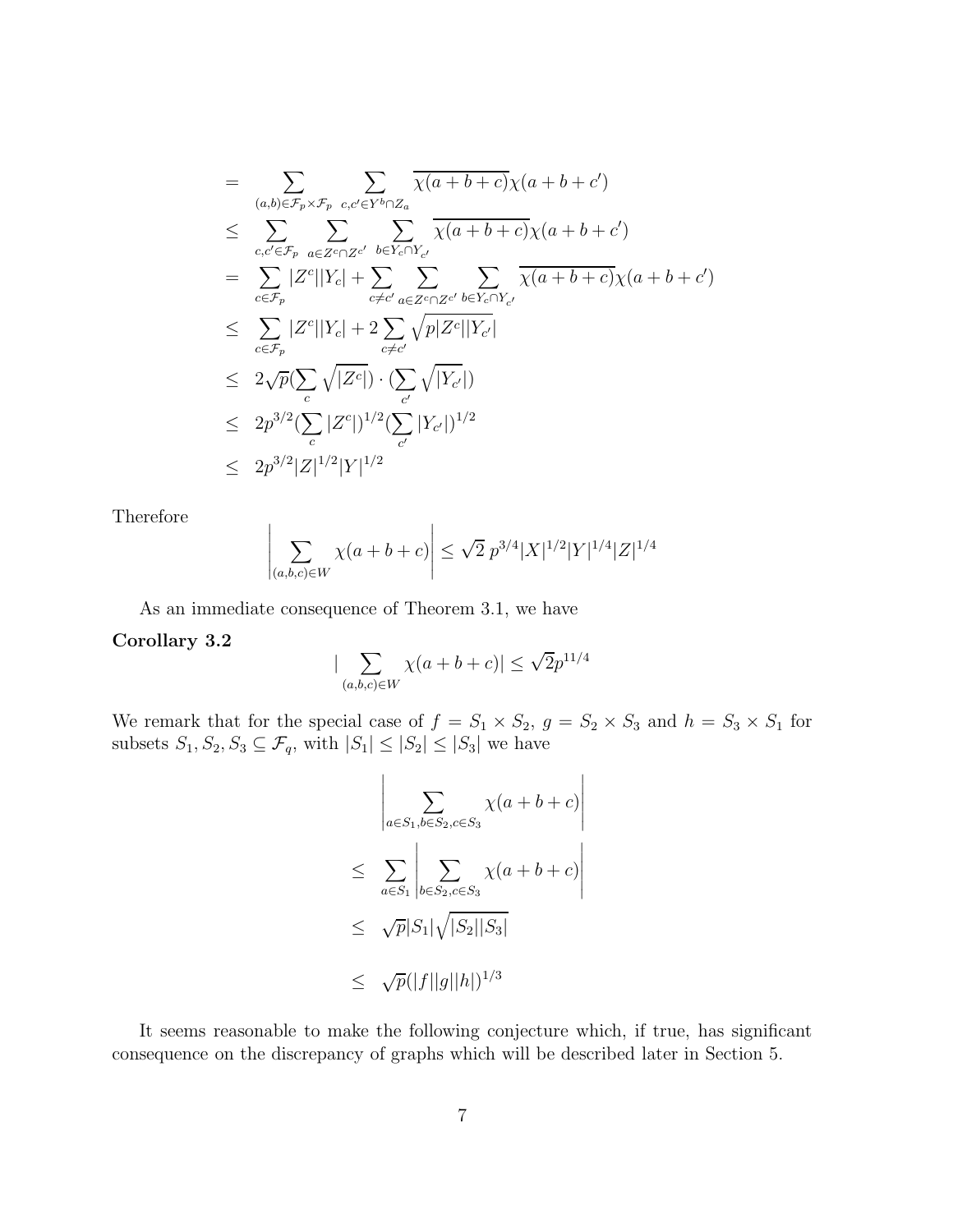**Conjecture 3.3** Let X denote a non-trivial multiplicative character in  $\mathcal{F}_p$  for a prime p. For any three subsets  $X, Y, Z$  of  $\mathcal{F}_p \times \mathcal{F}_p$ , we have

$$
\left| \sum_{(a,b,c)\in W} \chi(a+b+c) \right| \le c p^{5/2}
$$

where  $W = W(X, Y, Z) = \{(a, b, c) : (a, b) \in X, (b, c) \in Y, (c, a) \in Z\}$  for some absolute constant c.

**Theorem 3.4.** Let  $\chi$  denote a non-trivial character of order  $m > 1$  in  $\mathcal{F}_q$  for a prime power q and let  $f \in \mathcal{F}_q(x)$  be a polynomial of positive degree that is not an m-th power of a polynomial. Let d be the number of distinct roots of f in its splitting field over  $\mathcal{F}_q$ .  $k-1$ 

Then for every  $c \in \mathcal{F}_q$  and subsets  $R_1, ..., R_k$  of  $(\mathcal{F}_q)^{k-1} =$  $\widetilde{\mathcal{F}_q \times \ldots \times \mathcal{F}_q}$ , we have

$$
\left| \sum_{(a_1,\ldots,a_k)\in W} \chi(f(a_1+\ldots+a_k)) \right| \le (d2^{k-2})^{2^{-k+2}} q^{1-2^{-k+1}} (|R_1|\ldots|R_k|)^{1/k}
$$

where  $W(R_1, ..., R_k) = \{(a_1, ..., a_k) : (a_1, ..., a_{t-1}, a_{t+1}..., a_k) \in R_t \text{ for } t = 1, ..., k\}$ . The proof of Theorem 3.4 is a straightforward generalization of the proof of Theorem 3.1 and will be omitted. In fact it can be shown that

$$
\left| \sum_{(a_1,\dots,a_k)\in W} \chi(f(a_1+\dots+a_k) \right| \le (d2^{k-2})^{2^{-k+2}} q^{1-2^{-k+1}} |R_1^{1/2}| |R_2|^{1/4} \dots |R_{k-2}|^{2^{-k+2}} (|R_{k-1}| |R_k|)^{1/2^{k-1}}
$$

Conjecture 3.5.

$$
\left| \sum_{(a_1,...,a_k)\in W} \chi(a_1 + ... + a_k) \right| \le c q^{k-1/2}
$$

and c is some absolute constant.

where  $\chi$ , W and q are as defined in Theorem 3.4.

Theorem 3.4 can be further generalized as follows which is based on the motivation from the r-discrepancy of hypergraphs (cf. Section 5):

**Theorem 3.6** Let  $\chi$  denote a non-trivial character of order  $m > 1$  in  $\mathcal{F}_q$  for a prime power q and let  $f \in \mathcal{F}_q[x]$  be a polynomial of positive degree that is not an m-th power of a polynomial. Let d be the number of distinct roots of f in its splitting field over  $\mathcal{F}_q$ . Let  $R_I$  denote subsets of  $(\mathcal{F}_q)^r$  for a fixed integer  $r < k$  and the indices of  $R_I$  range over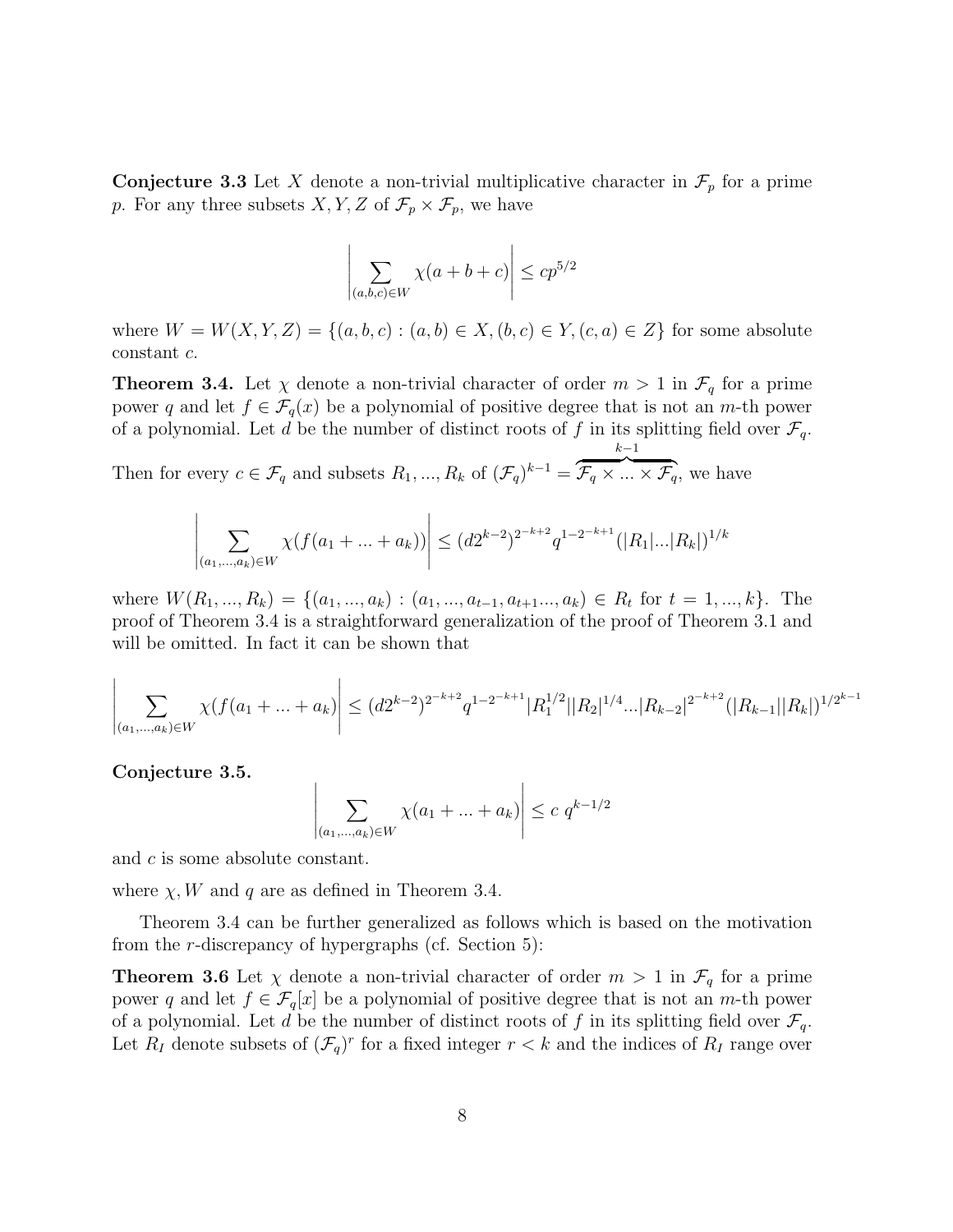all r-subsets of  $\{1, ..., k\}$  denoted by  $I \in C_r^k$ . For a k-tuple  $\bar{a} = (a_1, ..., a_k), a_i \in \mathcal{F}_q$ , we denote  $(\bar{a})_I = (a_{i_1}, ..., a_{i_r})$  where  $i_1 < ... < i_r$  are in I.

For  $R_I, I \in C_r^k$ , we define

$$
W_r(R_I)_{I \in C_r^k} = \{ \bar{a} = (a_i, ..., a_k) : (\bar{a})_I \in R_I \text{ for all } I \in C_r^k \}
$$

We have

$$
\left| \sum_{(a_1,\ldots,a_k)\in W} \chi(f(a_1+\ldots+a_k)) \right| \le (d2^{r-1})^{2^{-r+1}} q^{1-2^{-r}} (\prod_I |R_I|)^{(k-r)/(k\binom{k-2}{r-1})}
$$

# 4. Coset inequalities

The following inequality of incomplete character sums over cosets was conjectured in [10] and proved in [22].

Let  $\chi$  denote a nontrivial complex-value multiplicative character defined on an extension field E over a finite field K of dimension t. Then for any  $x \in E$  such that  $E = K(x)$ we have

$$
\left| \sum_{a \in K} \chi(x+a) \right| \le (t-1)\sqrt{|K|}. \tag{7}
$$

We can use the above coset inequality to derive another generalization of Theorem 2.1.

**Theorem 4.1.** Let  $\chi$  denote a nontrivial complex-valued multiplicative character defined on an extension field E over a finite field K with dimension  $t > 1$ . Then for any  $x \in E$ such that  $E = K(x)$ , and for any  $S, T \subseteq E^*$  we have

$$
\alpha \left| \sum_{\chi \in \Phi} \sum_{\substack{u \in S \\ v \in T}} \chi(uv + x) \right| \le (t - 1) \sqrt{|K|} \sqrt{|S||T|}
$$

where  $\Phi$  consists of all nontrivial characters  $\chi$  such that  $\chi/K = 1$ ,  $\chi(0) = 0$  and  $\alpha =$  $|K^*|/|E^*|$ .

**Proof:** We consider a matrix M with rows and columns indexed by elements in  $E^*$ . We define  $A_{u,v}$  to be 1 if  $u/v \in x + K$ . Let J denote the matrix with all entries being 1 and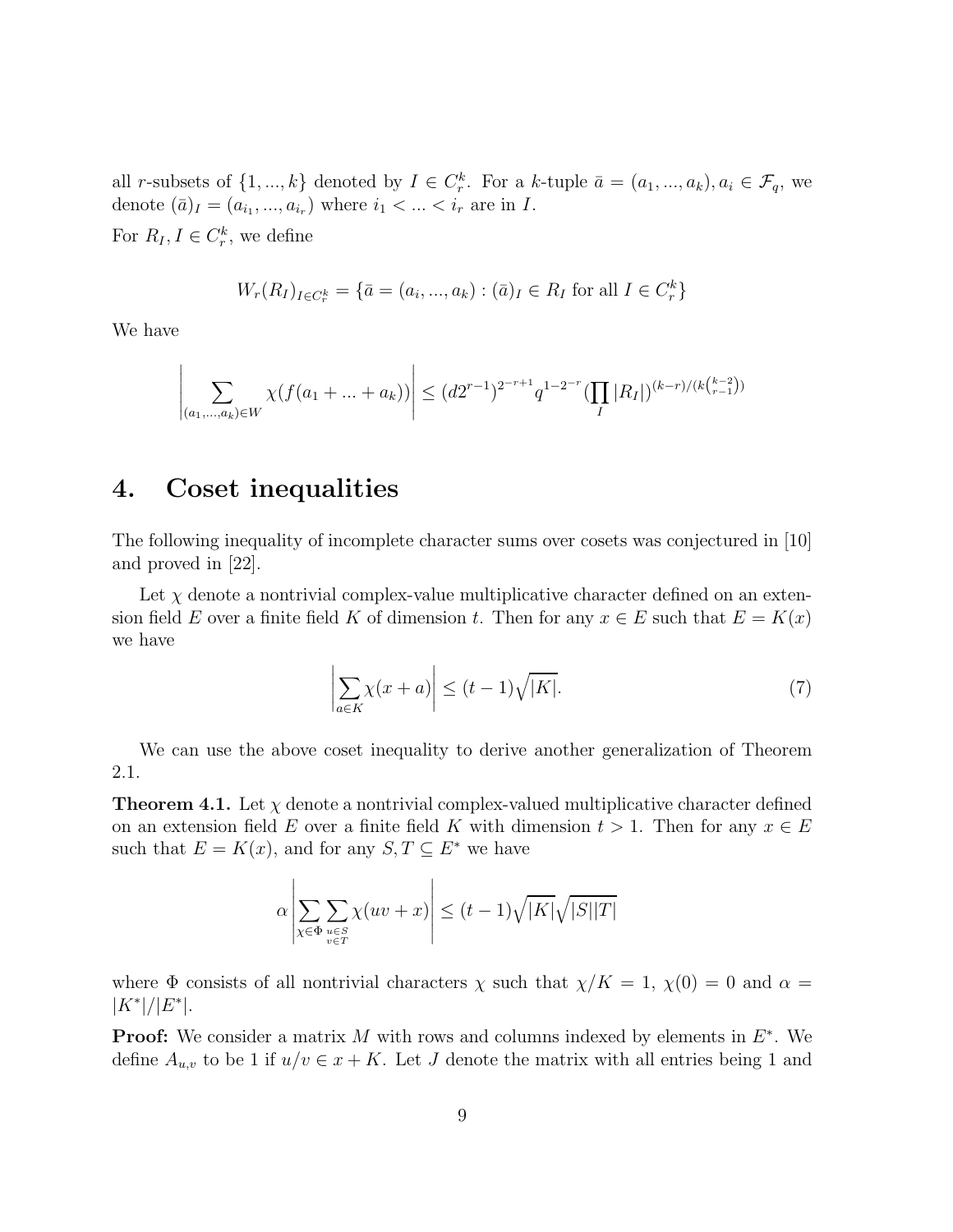we consider  $M = A - \alpha J$ . M has eigenvalues 1 and  $\sum_{a \in K}$  $\chi(x+a)$ , where  $\chi$  ranges over all non-trivial multiplicative characters. Therefore using  $(7)$  and  $t > 1$ , we have

$$
|< v_S, Mv_{T^{-1}}>| \le (t-1)\sqrt{|K|}\sqrt{|S||T|}
$$

where  $T^{-1}$  consists of all t so that  $t^{-1} \in T$ ,  $v_s$  is the vector with v-th entry being 1 if v is in  $S$  and 0 otherwise.

We note that

$$
\langle v_S, M v_{T^{-1}} \rangle = \sum_{\substack{u \in S \\ v \in T}} M_{uv}
$$

$$
= \sum_{u \in S, v \in T} \phi(uv + x)
$$
where  $\phi(y) = \begin{cases} 1 - \alpha & \text{if } y \in K \\ -\alpha & \text{otherwise} \end{cases}$ 

since  $|\Phi| = \alpha^{-1} - 1$ .

It is not difficult to see that

$$
\phi=\alpha\sum_{\chi\in\Phi}\chi
$$

Therefore we have

$$
\alpha \left| \sum_{\chi \in \Phi} \sum_{\substack{u \in S \\ v \in T}} \chi(uv + x) \right| \le (t - 1) \sqrt{|K|} \sqrt{|S||T|}
$$

Theorem 4.1 is proved.

# 5. Character sums and graph theory

Many character sum inequalities mentioned in previous sections are intimately related to problems in extremal graph theory. Here we will discuss the connections with graph theory and, in particular, point out the implications and applications of various conjectures if they can be proved to be true.

Graph theory is a study of discrete structures and their fundamental properties. A graph consists of a node set  $N$  together with an edge set which is a prescribed set of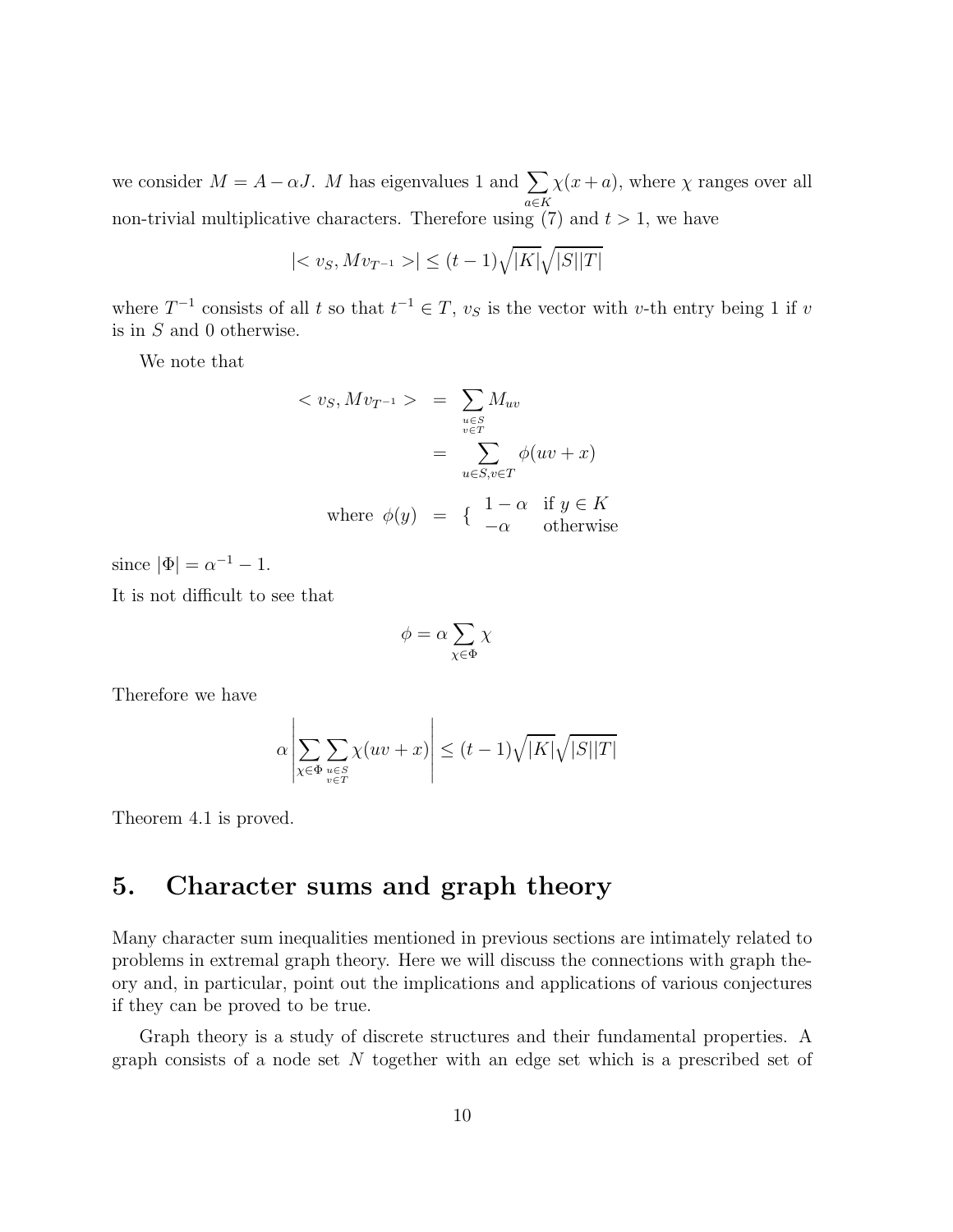unordered pairs of  $N$ . More generally, a hypergraph has a node set  $N$  together with an edge set consisting of subsets of  $N$ . If all the edges in the edge set of a hypergraph are of size k, the hypergraph is called a k-graph. Among all graphs or hypergraphs, of particular interest are those satisfying certain desired properties. Some of these properties are not only interesting of their own right but also are closely related to many problems and applications in broad range of areas. For example, one of the key graph invariants is the discrepancy of a graph  $G$ , which is defined to be the maximum difference of the number of edges contained in a node subset S from the expected value, where S ranges over all subsets of  $t$  nodes of  $G$ . The discrepancy of  $G$  is the maximum discrepancy over all subsets on t nodes for some given t. The reader is referred to  $[11, 12]$  for the definitions and further discussions on the discrepancy of graphs and its relationship to other graph invariants.

To find graphs with a desired property, there are basically two different approaches: the probabilistic method and explicit constructions. The probabilistic method consists of two steps: first an appropriate (probability) measure is defined on a class of graphs; second, the subclass of desired graphs is shown to have positive measure. Suppose we assign equal probability to all graphs on  $n$  nodes. It can be easily shown that a graph on n nodes has discrepancy no more than  $cn^{3/2}$  with probability approaching 1 as n approaches infinity. In other words, a random graph has discrepancy at most  $cn^{3/2}$  for some absolute constant c. In fact, for  $s = n^{\epsilon}$  for fixed  $\epsilon > 0$ , the discrepancy for a random graph on s nodes is at most  $cn^{\epsilon/2}$  for an absolute constant c depending only on  $\epsilon$ . As we will see, for  $\epsilon < \frac{1}{2}$ , the best known constructions yield results much weaker than by the probabilistic methods. So, while we can conclude that almost all graphs on n nodes have the desired property (such as discrepancy on s nodes no more than  $cn^{3\epsilon/2}$ , for  $s = n^{\epsilon}, \epsilon < 1/2$  we are unable to construct such graphs for infinitely many n.

Perhaps the most obvious candidate for simulating a random graph is the so-called Paley graph  $Q_p$ . The Paley graph consists of p nodes for a prime p congruent to 1 modulo 4. Two nodes i and j are adjacent if and only if  $i - j$  is a quadratic residue modulo p. A Paley sum graph  $\tilde{Q}_p$  has node set  $Z_p$  for a prime p, and two nodes are adjacent if and only if  $i + j$  is a quadratic residue modulo p. Theorem 2.1 gives an upper bound for the discrepancy for the Paley graphs and Paley sum graphs. When s is large, say  $s = \alpha p$ for  $0 < \alpha < 1$ , the bound is best possible within a constant depending on  $\alpha$ . When s is small, say  $s < n^{1/2}$ , the bound is not useful. Conjecture 2.2 is partly based on the belief that the Paley graph behaves like a random graph and thus might have small discrepancy on  $s = n^{\epsilon}$  nodes, where  $\epsilon < 1/2$ . We note that if Conjecture 2.2 is true, there are many applications in extracting almost unbiased bits from weak random sources [8, 34] and deterministic simulation of randomized algorithms [6].

The character sum inequalities in Section 3 relate to the discrepancies of a k-graph. We can define a Paley k-graph with node set  $Z_p$  for a prime p and  $a_1, ..., a_k$  form an edge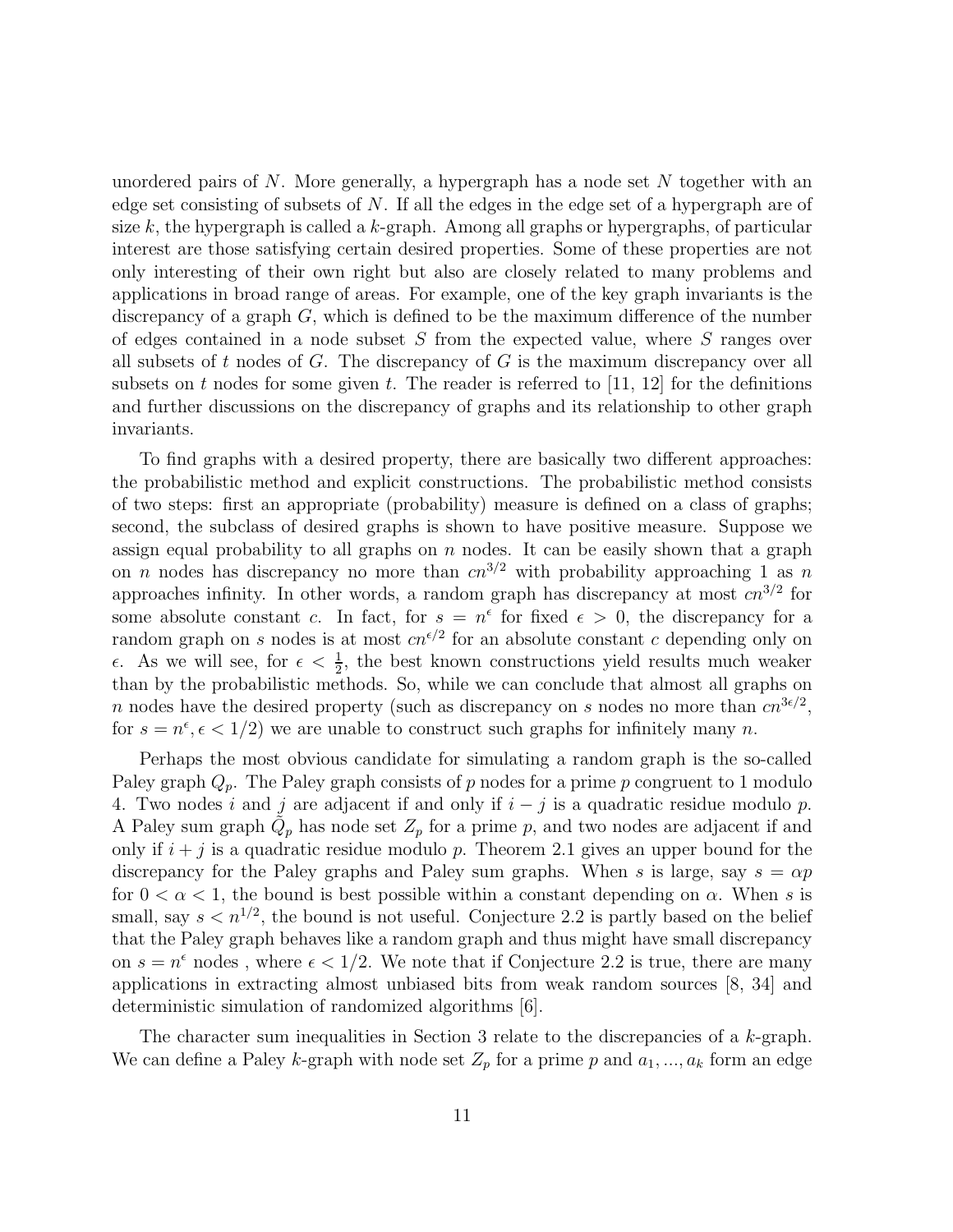if  $a_1 + \ldots + a_k$  is a quadratic residue modulo p. Let G denote a k-graph G on n nodes N. Let H be an r-graph with node set N for  $r < k$ . The subgraph of G induced by H denoted by  $G[H]$  has node set N and edges  $\{a_1, ..., a_k\}$  where all r-subsets of  $\{a_1, ..., a_k\}$ are all edges of H. An 1-graph has edge-set being a subset of the node set.

The r-discrepancy of a  $k$ -graph is defined to be the maximum difference of the number of edges in  $G[H]$  and the expected value (which is  $\frac{e(G)}{e(K)} e(K[H])$ ) over all r-graphs H where K denotes the complete k-graph which contains all k-sets of N as edges and  $e(G)$  denotes the number of edges in G.

Theorem 3.1, 3.4 and 3.6 give upper bounds for the r-discrepancies of a  $k$ -graph. There are a number of related applications such as amplifying random bits [15, 29], communication complexity [7] and circuit complexity [20, 21]. Conjecture 3.5, if true, would have significant consequence to k-party communication complexity.

The character sum inequalities in Section 4 concern constructions of graphs with edge density small, say graphs with  $p<sup>t</sup>$  nodes and  $p<sup>t+1</sup>$  edges for a fixed integer t. The coset graph which has adjacency matrix  $A_{uv}$  is described in the proof of Theorem 4.1 and the discrepancy for the coset graph is upper bounded in Theorem 4.1.

#### Acknowledgement:

The author is extremely grateful to Enrico Bombieri for illuminating discussions. The author also wishes to thank Hendrik Lenstra, Winnie Li and Andrew Odlyzko for many helpful comments.

### References

- [1] E. Bombieri, personal communication.
- [2] D.A. Burgess, The distribution of quadratic residues and and non-residues, Mathematica 4 (1957) 106-112.
- [3] D.A. Burgess, On character sums and primitive roots, Proc. London Math. Soc. 12 (1962) 179-192.
- [4] D.A. Burgess, A note on the distribution of residues and non-residues, J. London Math. Soc. **38** (1963) 253-256.
- [5] P.T. Bateman, S. Chowla and P. Erdös, Remarks on the size of  $L(1, \chi)$ , Publ. Math. Debrecen 1 (1950) 165-182.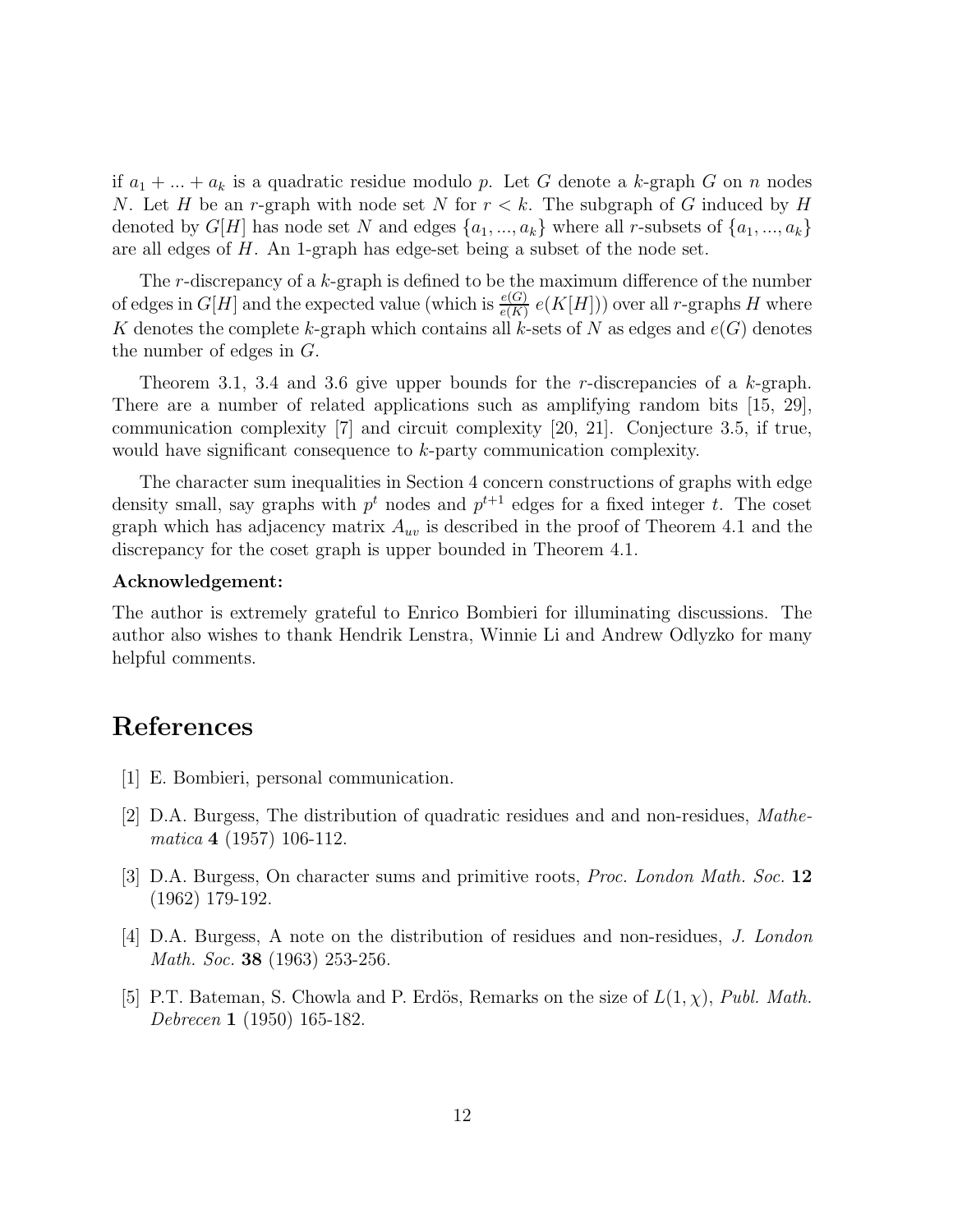- [6] M. Blum and S. Micali, How to generate cryptographically strong sequences of pseudo-random bit, SIAM J. Compt. 13 (1984), 850-863.
- [7] L. Babai, N. Nisan and M. Szegedy, Multiparty protocols and logspace-hard pseudorandom sequences, Proceedings of 21st Annual ACM Symp. on Theory of Computing (1989) 1-11.
- [8] B. Chor and O. Goldreich, Unbiased bits from sources of weak randomness and probabilistic communication complexity, 26th Annual Symp. on Foundations of Computer Science (1985) 429-442.
- [9] S. Chowla, A theorem on characters II, J. Indian Math Soc. 19 (1932) 279-284.
- [10] F.R.K. Chung, Diameters and eigenvalues, Journal of the Amer. Math. Soc. 2 (1989) 187-196.
- [11] F.R.K. Chung, Constructing random-like graphs, AMS Short Course Lecture Notes (1991).
- [12] F.R. K. Chung and R. L. Graham, Quasi-random set systems, Journal of the Amer. Math. Soc. bf 4 (1991) 151-196.
- [13] F.R.K. Chung, R.L. Graham and R.M. Wilson, Quasi-random graphs, Combinatoric 9 (1989) 345-362.
- [14] F.R.K. Chung and P. Tetali, Communication complexity and quasi-randomness, SIAM J. Discrete Math. 6 (1993), 110-123
- [15] A. Cohen and A. Wigderson, Dispersers, deterministic amplification and weak random sources, FOCS, 30(1989) 14-19.
- [16] H. Davenport and P. Erdös, The distribution of quadratic and higher residues,  $Publ.$ Math. Debrecen 2 (1952) 252-265.
- [17] E. Erdös and J. Spencer, Imbalanced in k-colorations, Networks 1 (1971) 379-385.
- [18] J. Friedlander and H. Iwaniec, Estimates for character sums. Proc. Amer. Math. Soc. 119 (1993) 365-372
- [19] S. Graham and C. Ringrose, Lower bounds for least quadratic non-residues, in Analytic Number Theory (Allerton park, Il. 1989) Progr. Math. 85, Birkhauser, Boston, (1990) 269-309
- [20] Johan Hastad and Michael Goldmann, On the power of small-depth threshold circuits, 31st Annual Symp. on Foundations of Computer Science (1990) 610-618.